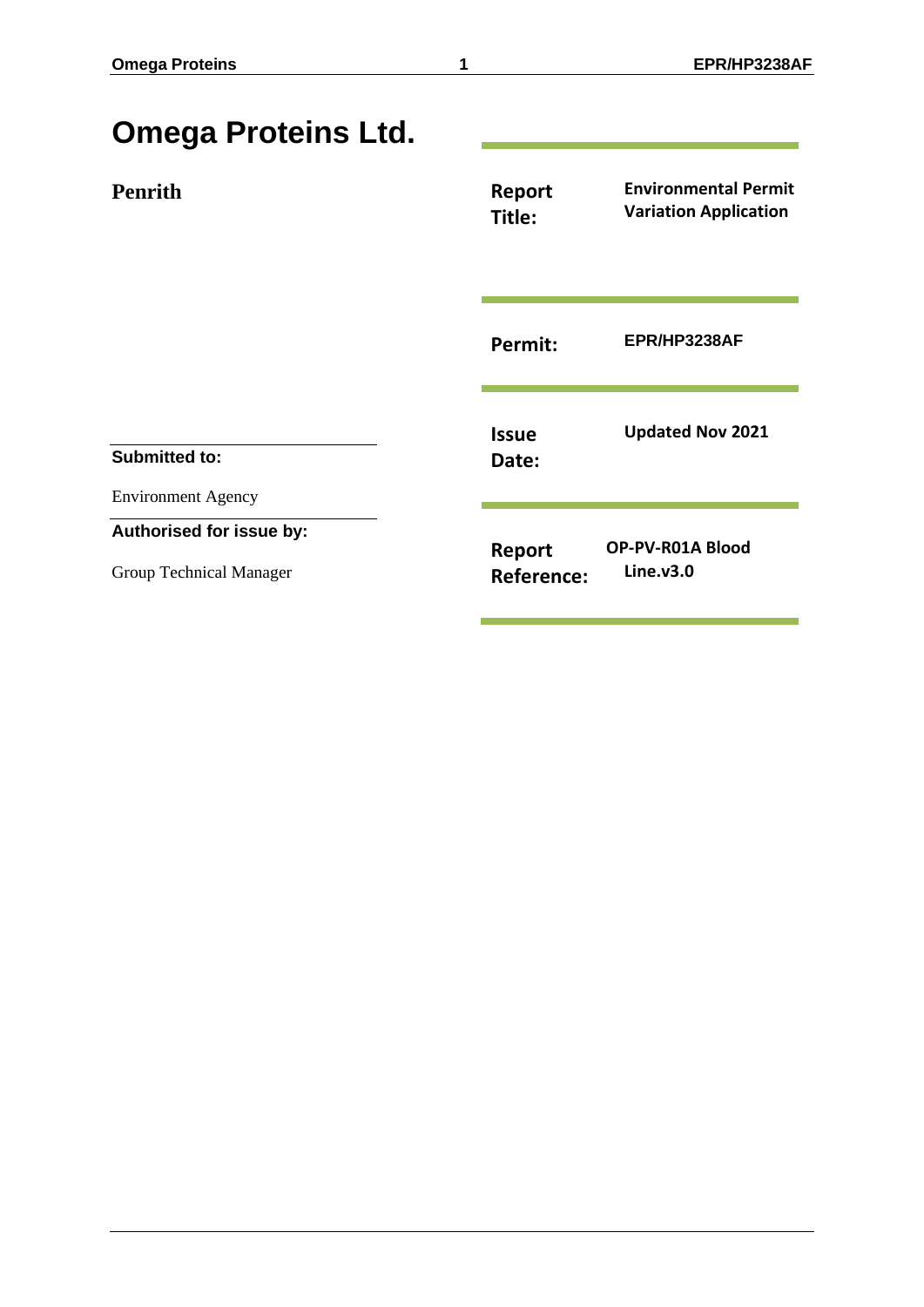# Contents

| $\mathbf{1}$   |         |  |
|----------------|---------|--|
|                | 1.1     |  |
|                | 1.2     |  |
| $\overline{2}$ |         |  |
|                | 2.1     |  |
|                | 2.1.1   |  |
|                | 2.1.2   |  |
|                | $2.2\,$ |  |
|                | 2.2.1   |  |
|                | 2.2.2   |  |
|                | 2.2.3   |  |
|                | 2.2.4   |  |
| 3              |         |  |
|                | 3.1     |  |
|                | 3.2     |  |
|                | 3.2.1   |  |
|                | 3.2.2   |  |
|                | 3.2.3   |  |
|                | 3.3     |  |
|                | 3.3.1   |  |
|                | 3.3.2   |  |
|                | 3.3.3   |  |
|                | 3.4     |  |
|                | 3.4.1   |  |
|                | 3.4.2   |  |
| 3.5            |         |  |
|                | 3.5.1   |  |
|                | 3.5.2   |  |
|                | 3.5.3   |  |
|                | 3.6     |  |
| $\overline{4}$ |         |  |
|                | 4.1     |  |
|                | 4.2     |  |
|                | 4.2.1   |  |
| 4.2.2          |         |  |
|                | 4.3     |  |
|                | 4.4     |  |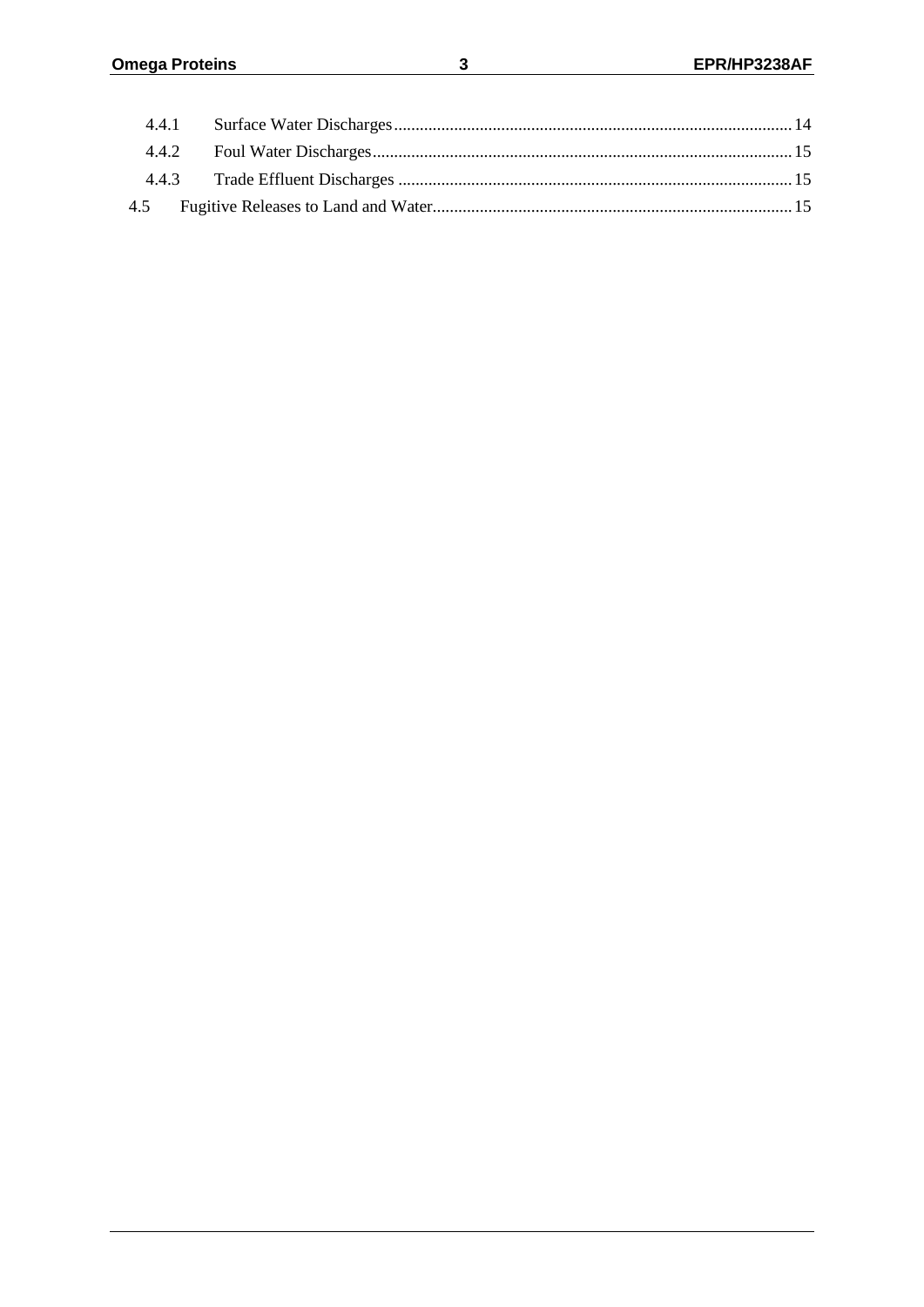# <span id="page-3-0"></span>**1 Introduction**

# <span id="page-3-1"></span>**1.1 General**

The site is currently permitted by the Environment Agency under Permit EPR/HP3238AF and operated by Omega Proteins Limited. The installation is a Category 3 animal by-products processing plant which processes poultry and mixed species by-products (including offal, skin, carcase and offcuts), poultry and mixed species blood, and poultry feathers to produce animal feed (meal) and oils (tallow) via the following lines:

- Poultry offal rendering line comprising cooker, press and milling system.
- Mammalian offal rendering line comprising cooker, press and milling system.
- Feather processing line comprising hydrolyser, condenser, dryer and milling system.
- Poultry blood processing line comprising coagulator, dryer, and milling system.
- Mixed species blood processing line comprising coagulator and steriliser.

The main processes are delivery, receipt and storage of raw materials; product processing (cooking, drying and milling) and final product storage. Ancillary processes include the operation of the boiler; biofilters; thermal oxidisers; chemical and oil storage and washing and cleaning.

This current report is part of a series of supporting reports relating to variation applications to upgrade and enhance the performance at the installation. The current report is concerned with upgrading the blood processing operation for the production of blood meal.

This report should be read in conjunction with the following associated reports:

- 1) Updated Environmental risk assessment
- 2) Updated site condition report
- 3) EMS summary
- 4) BAT summary
- 5) Site maps showing the location of the equipment

# <span id="page-3-2"></span>**1.2 Variation Summary**

Blood processing is included in the current permitted activities as an A(1) scheduled activity:

# *Section 6.8 Part A(1)(c)*

*Disposing of or recycling animal carcasses or animal waste, other than by rendering or by incineration falling within Section 5.1, at a plant with a treatment capacity exceeding 10 tonnes per day of animal carcasses or animal waste or both in aggregate.*

The installation currently has poultry blood processing (including drying) and mixed species blood processing permitted as two separate activities. Avian blood is stored and processed separately to ruminant (or mixed species) blood to allow for the differences in permitted use of the end product.

The current proposal is to maintain the poultry blood scheduled activity with improvements to the current equipment and to enhance the quality and marketability of the mixed species blood product by the introduction of a dedicated drying stage. Blood meal will be produced which has a value for pet food ingredients and fertiliser. In addition self-contained chemical scrubbers will be installed to provide dedicated odour and chemical species abatement to the blood lines.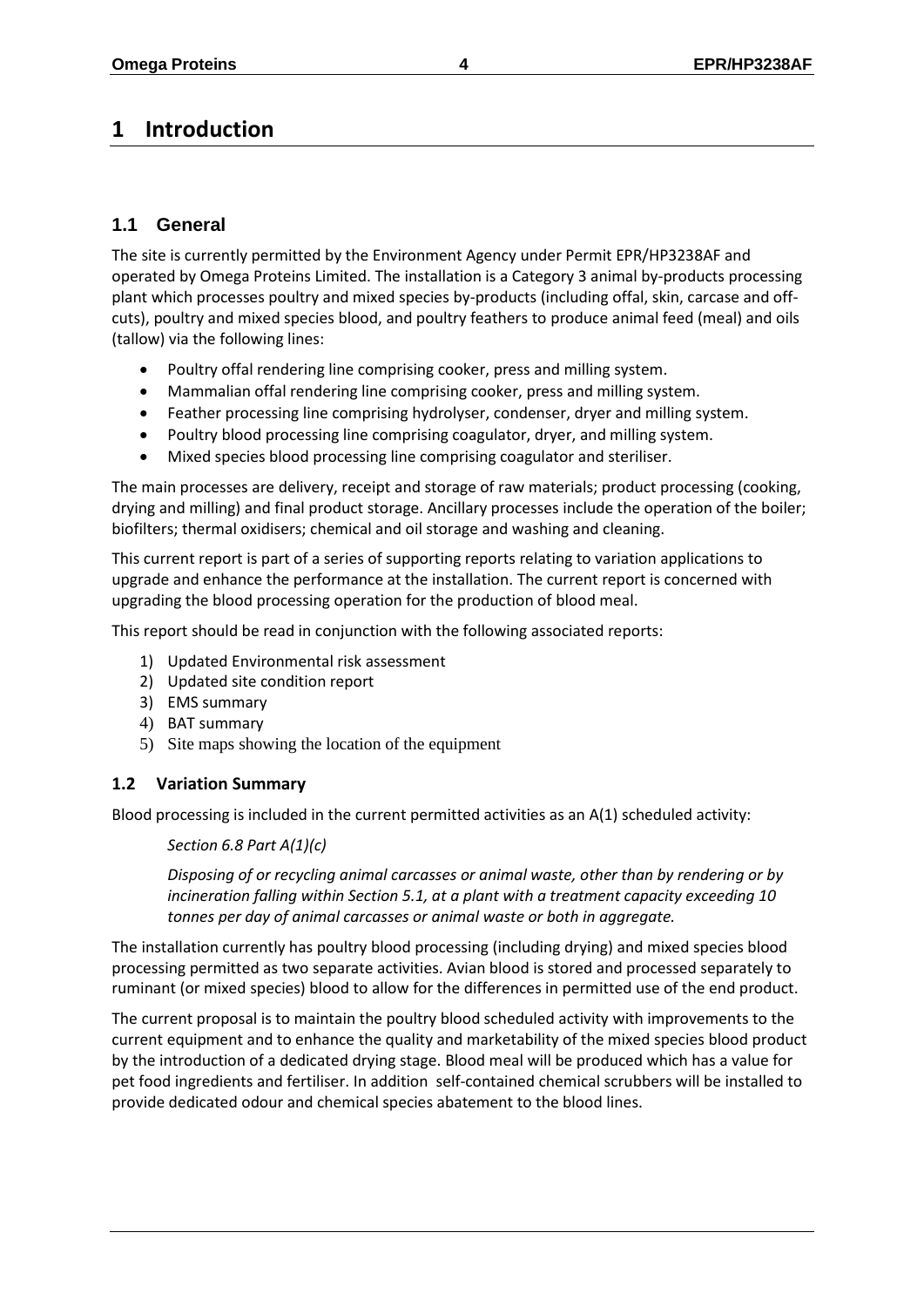# <span id="page-4-0"></span>**2 Process Description**

# <span id="page-4-1"></span>**2.1 Current Operations**

#### <span id="page-4-2"></span>**2.1.1 Delivery and Storage**

Category 3 blood is delivered to site in a vacuum tanker and unloaded into an externally located storage tank. The tank is fitted with an overfill alarm and level gauge which repeats a signal to the control room to give the operators a measure of the tank contents.

The blood tank vents via a carbon filter to provide primary odour abatement. The outlet from the carbon filter is directed to a bio filter for abatement via the existing ductwork system. This provides both additional abatement and a contingency abatement option in the event of carbon filter problems.

Avian blood is stored and processed separately to ruminant (mixed species) blood to allow for the differences in permitted use of the end product.

# <span id="page-4-3"></span>**2.1.2 Processing**

To process, the blood is pumped into a proprietary coagulator via a macerator that guarantees reduction in particle size to 50mm. The blood is heat treated to sterilise it in a closed loop system at a rate of 4-5 tonne/hour. Heat is supplied by steam injection from the site's steam system. Processed blood is pumped to an externally located storage tank. The process is validated by the Competent Authority (APHA) under Method 7 of the Animal By-products Regulations and processing conditions cannot be changed without a revalidation.

Sterilised blood can be used as a liquid, generally for use as a fertiliser /soil improver (subject to the appropriate approvals) or can be dried to produce a blood meal product. At present there is no equipment installed at the Penrith site to allow mixed species blood to be dried to a meal.

Sterilised blood destined for fertiliser is loaded directly from the storage tank to the transport tanker, with the tanker back venting to the storage tank and carbon filter to give fugitive odour control. The blood is dosed with sodium hydroxide as it is loaded for despatch, a requirement of the ABP regulations, to adjust the pH. The storage tanks and sodium hydroxide container are kept in bunded areas.

# <span id="page-4-4"></span>**2.2 New Drying Line**

#### <span id="page-4-5"></span>**2.2.1 Basis**

The new system is based on the same initial principles as described above, but a purpose built and self contained system will replace the existing systems post sterilisation. This document refers to the additional equipment to be installed to allow for the drying of mixed species blood and changes to the existing process for drying avian blood.

# <span id="page-4-6"></span>**2.2.2 Process**

Avian Blood:

To produce a dried meal sterilised blood is first pumped from the storage tank into 2 decanters. The purpose of the decanters is to provide initial separation of the solid fraction of the blood from the liquid. The separated liquid will then be pumped into an external storage tank.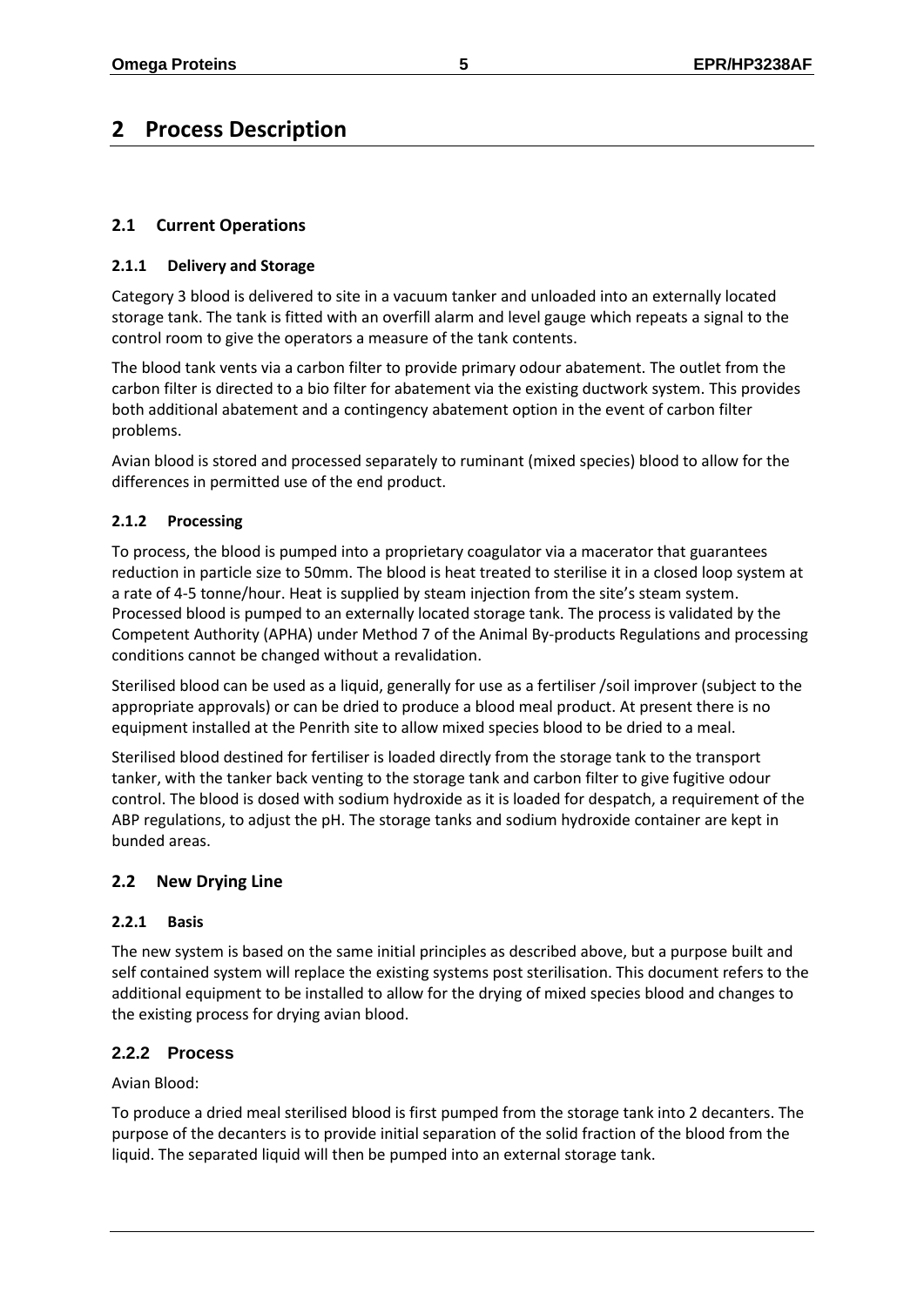The blood solids produced from the decanting process will be fed into the drier, heated by a natural gas burner. The dried solids are then separated using a cyclone collecting system and the dried product discharged via a rotary airlock using a pneumatic air transportation system (i.e. air blown) to a bulk collection bag.

#### Mixed Species:

The blood solids from the decanting process are dried within a natural gas fired convective air ring, which is connected to the main site gas line. The solids from the decanter are fed into a feed hopper to supply the Ringdryer and are air dried. The time spent within the dryer is designed to ensure adequate evaporation of residual water without causing heat damage to the blood meal. A cyclone collecting system separates the dried product from the air flow and dried product is discharged via a rotary air lock using a pneumatic air transportation system (i.e. air blown) to a bulk collection bag.

The decanted liquid (from both) is despatched from site in vacuum tankers. As it has already been through the APHA validated process this material is suitable for use as a fertiliser and is also dosed with sodium hydroxide prior to despatch. It is also suitable feedstock for Anaerobic Digestion plants. If there is no demand for this product, the liquid is discharged through the on site effluent treatment plant (see 3.6).

#### <span id="page-5-0"></span>**2.2.3 Location**

The existing mixed species blood will remain in the PAP building on the site. The new separation and drying equipment will be located within the adjacent building as shown on the revised site plan. The avian blood process will be housed in an extension to the feather processing building.

The storage tanks remain in the same positions.

Where required, planning permissions have been obtained for the changes to the buildings.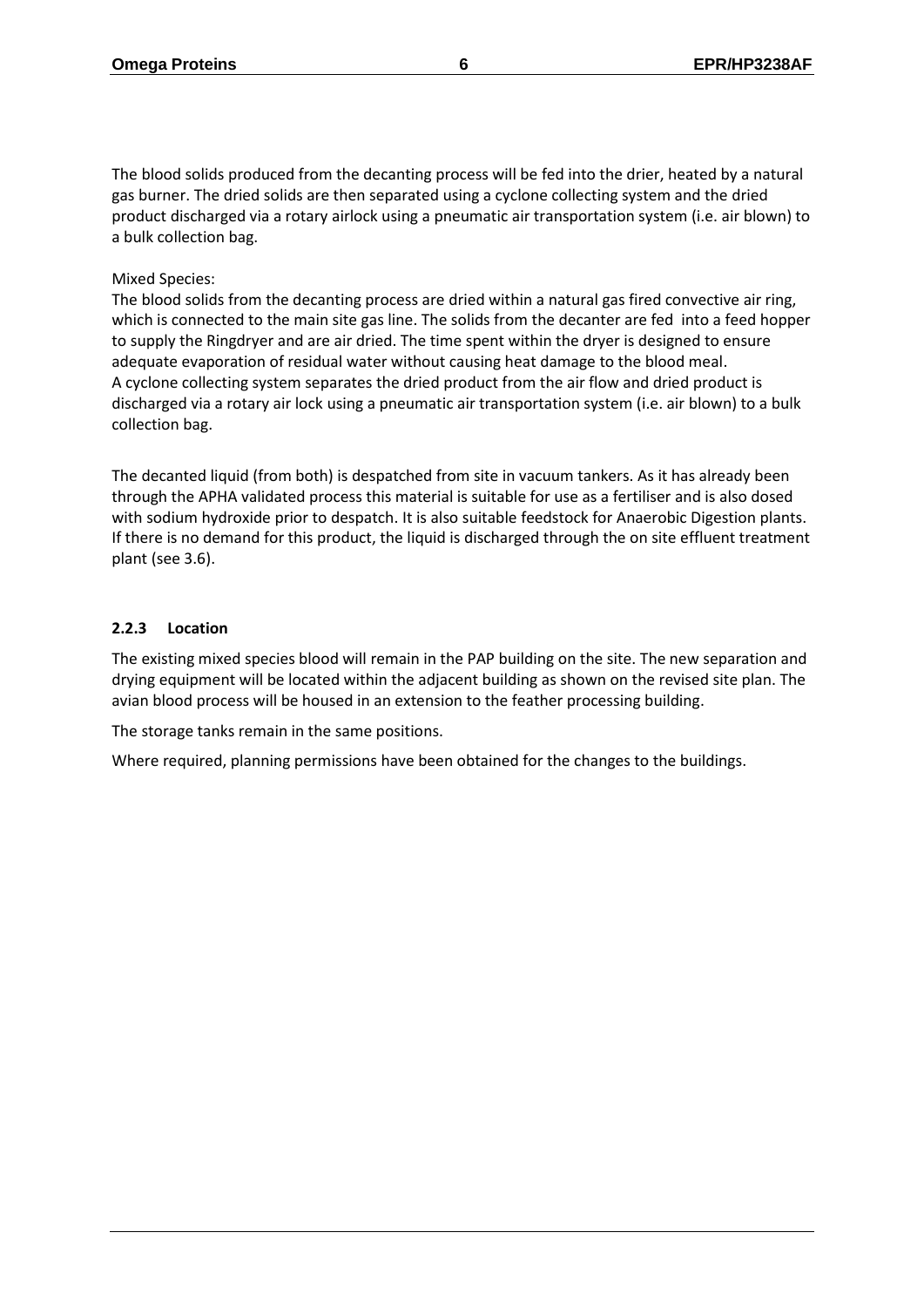

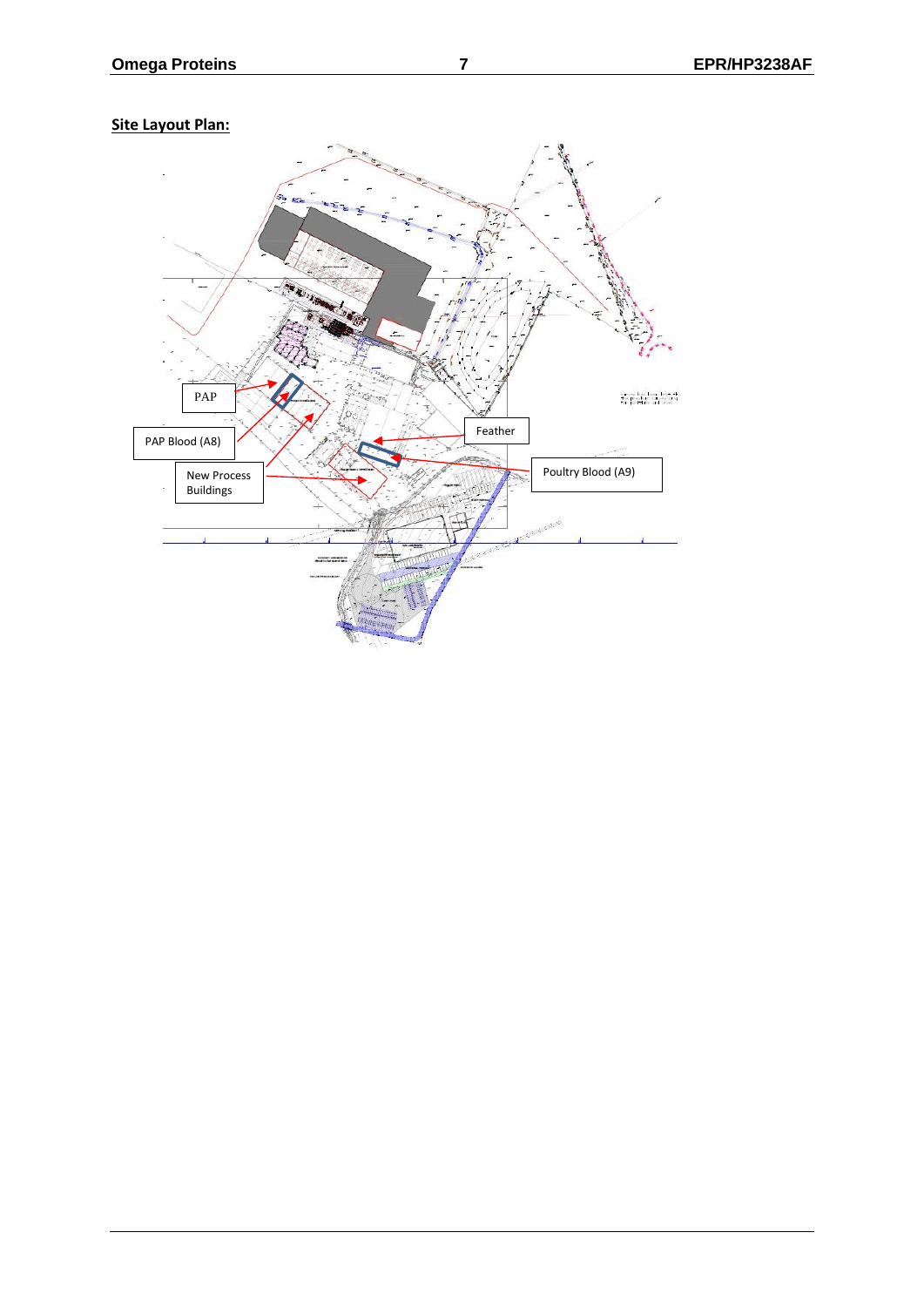#### <span id="page-7-0"></span>**2.2.4 Process Detail**

The diagrams below show the two different drying systems.



Flash Drying System (poultry blood)



Mixed Species Blood

The equipment in each case is slightly different, but the process and end result is the same.

The blood processing is a batch operation, the limiting factor being storage of raw blood delivered and processed liquid produced.

Capacity of the plant (as stated by the supplier):

Mixed species system – 5.5 tonnes / hr

Avian system – 14 tonnes / hr

This is based on raw blood delivered.

Blood drying will be determined by demand for the finished product therefore at certain times there will be no blood processing on site. The blood will then be diverted to alternative outlets such as AD plants, a system that is currently established.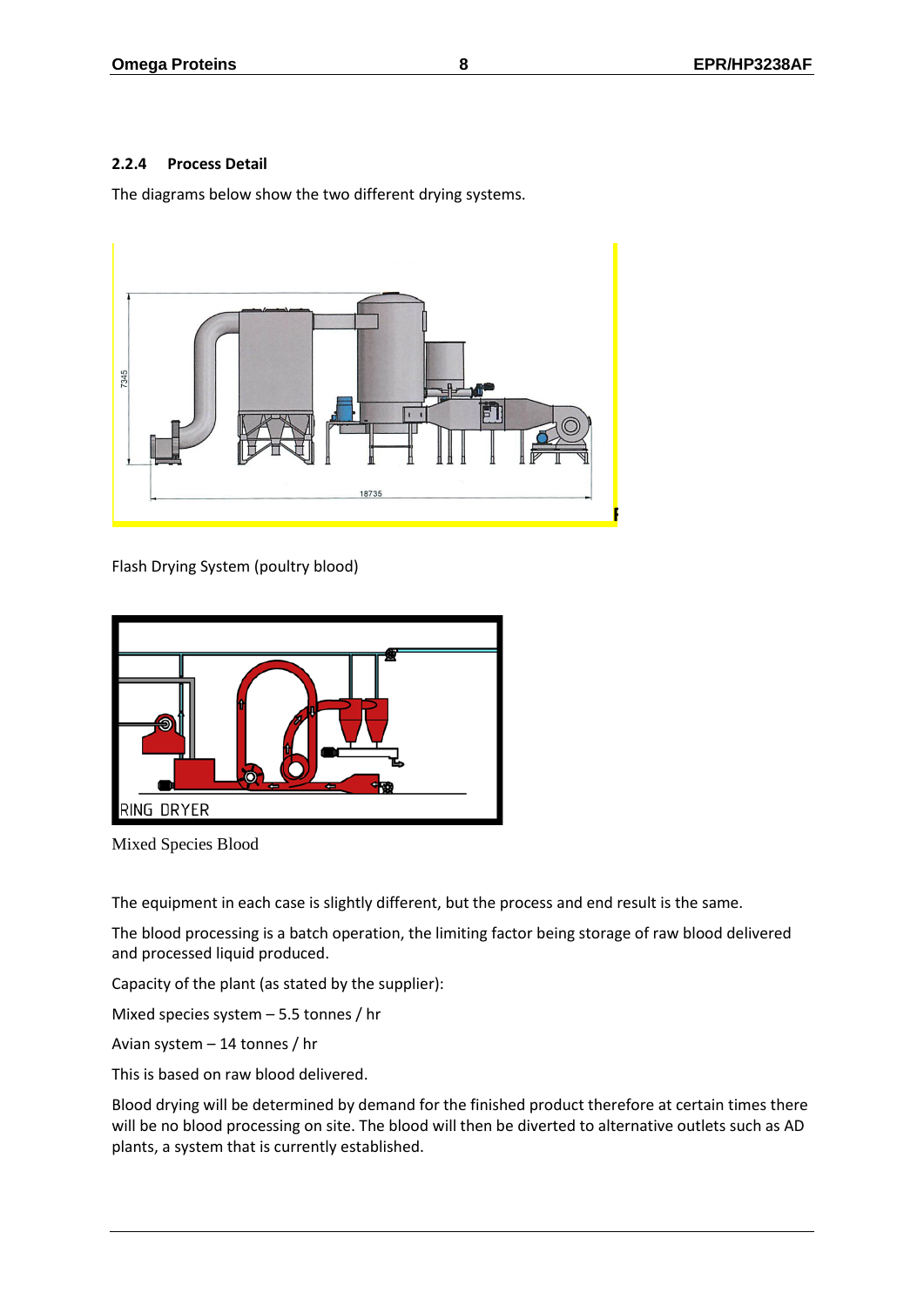Flow Chart for Blood Processing

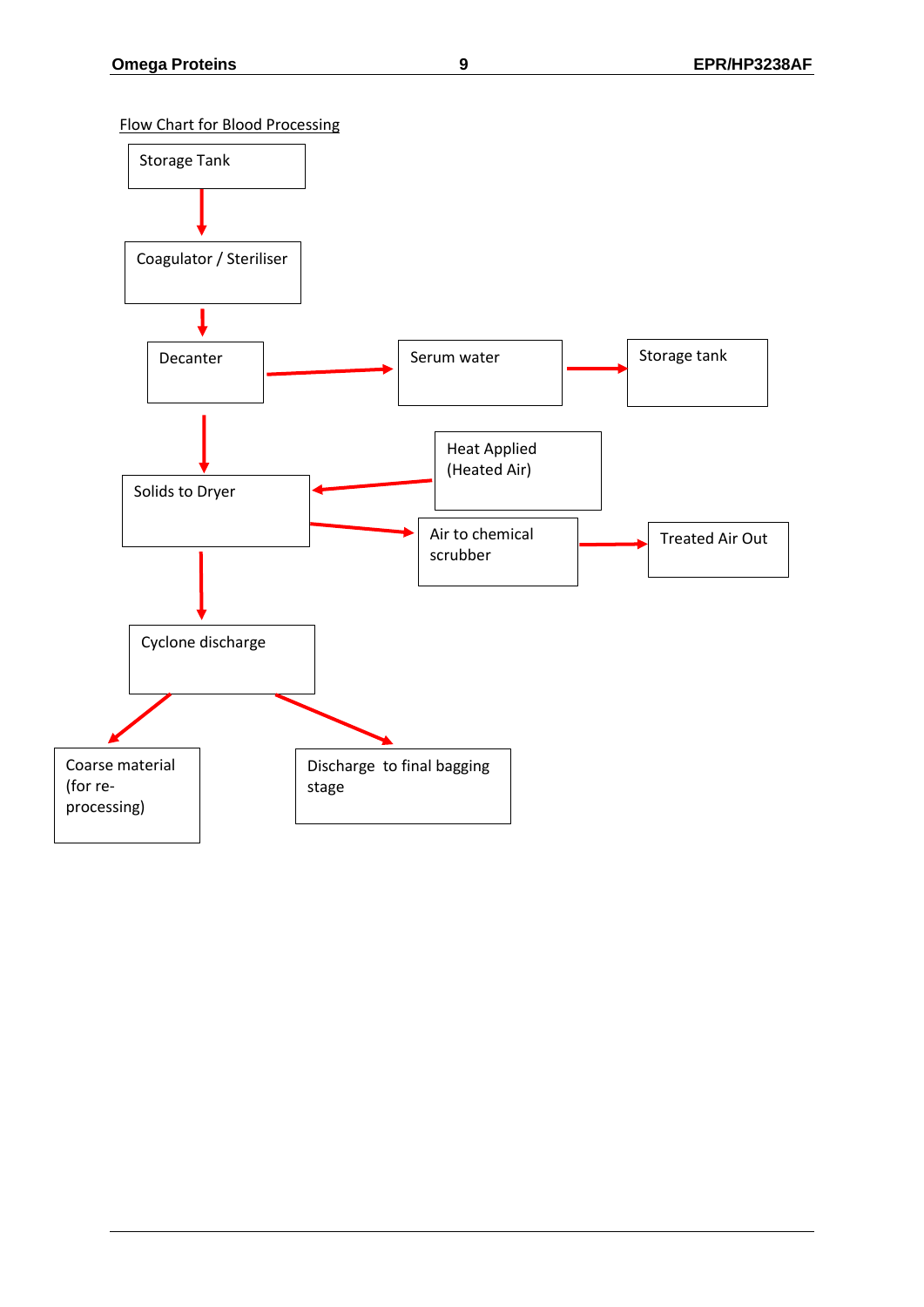# <span id="page-9-0"></span>**3 Potential Emissions and Control**

# <span id="page-9-1"></span>**3.1 Introduction**

This section addresses the potential emissions and amenity impacts associated with the proposed upgrades to the mixed species blood processing plant and sets out the planned mitigation measures and residual impacts.

# <span id="page-9-2"></span>**3.2 General Amenity**

# <span id="page-9-3"></span>**3.2.1 Pests**

Blood is delivered in liquid form in closed tankers and is then stored and processed in enclosed systems. This enclosure of the blood ensures it is not subject to creating pest problems (rodents and flies in particular). Blood meal will be stored in accordance with the existing and approved pest control procedure.

# <span id="page-9-4"></span>**3.2.2 Litter**

Blood is delivered in liquid form in closed tankers and is then stored and processed in enclosed systems. There is no realistic probability of litter release.

# <span id="page-9-5"></span>**3.2.3 Dust**

Potential particulate emissions from the drying system are discussed in the later section on controlled releases. There are no other credible mechanisms for the generation or release of dust or particulate material

# <span id="page-9-6"></span>**3.3 Odour**

# <span id="page-9-7"></span>**3.3.1 Existing**

The blood storage tanks and coagulator are already installed and included in the existing permit. Improvements have been made to the storage tanks by inserting carbon filters before the ducting to the bio filters. This will protect the bio filters from any potential surge in odour on loading or unloading blood.

# <span id="page-9-8"></span>**3.3.2 Process Abatement Selection**

Odour from the drying process needs to be abated before it can be discharged to atmosphere. The abatement options considered and their pros and cons were:

*Duct the hot gas directly to the thermal oxidiser system.* Undoubtedly thermal oxidation would provide a high degree of abatement. However, the blood drying process operates on its own direct heating system and does not rely on steam from the site main. The ring main system installed operates most effectively when running at a relatively constant throughput and load and without regular fluctuations. As such it is entirely feasible, and probable if efficient operation is desired, for the blood drying to operate when the main oxidisers are on rundown prior to cessation or have indeed stopped operating. Maintaining the oxidisers at abatement temperature purely for abatement of blood drying gases is not BAT – the turndown ratio on the oxidisers is such that large quantities of unnecessary fuel would need to be burned and large quantities of steam dumped to atmosphere.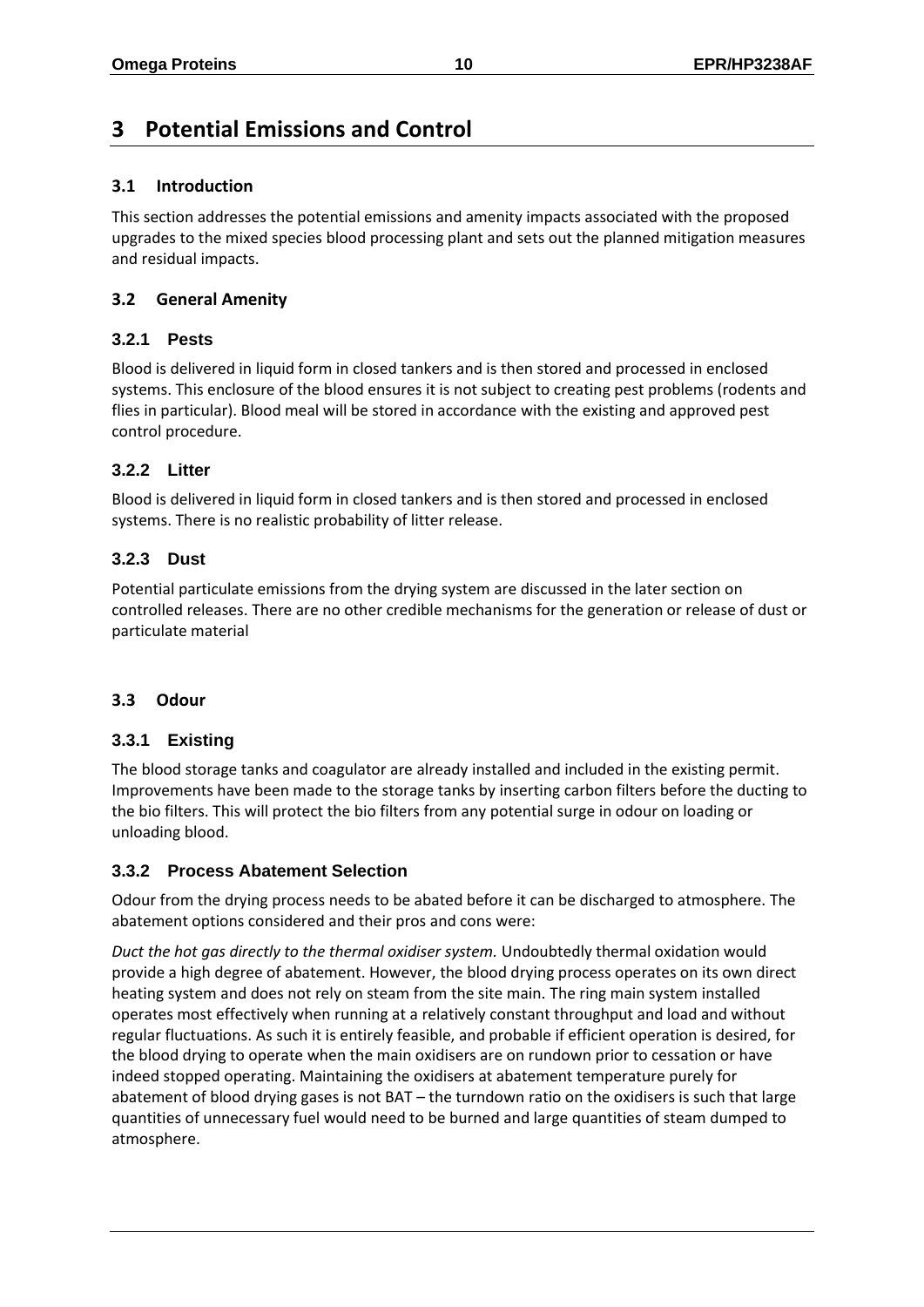*Add the gas directly to the biofilter load.* Blood processing and drying have the potential to create high odour concentrations which are not always compatible with treatment via the biofilter systems without some intervention.

*Duct the hot gas via condensers to the boiler.* For the reasons set out for the thermal oxidiser option it is highly likely that the blood drying system will generate load when the condensers and boiler at less than full capability.

*Install specific scrubber abatement.* The exclusions set out above restrict the options for odour abatement to those that can be fitted directly to the outlet and operate independently. Carbon filters would not be safe in the hot moist gas environment and bag filters would not provide abatement against odours on their own. The option which provides the most flexible abatement is to install chemical scrubbing: the chemicals can be modified if necessary to match odourous chemicals; the system can be turned on and off relatively quickly; and the overall turndown is relatively high. This would also provide some pre-treatment if used in conjunction with a biofilter.

# <span id="page-10-0"></span>**3.3.3 Abatement Operation**

Two Stage Scrubber System:

The air from the drying process is treated in a wet venturi scrubber consisting of 2 polypropylene towers. At the inlet of the first stage, a venturi tower sprays water across the fast air flow to humidify and cool it as well as wash out any entrained solids particles. After emerging from the first stage and passing the ventilator, the humidified air/ gases are blown through the second tower where chemical absorption of the pollutant gases takes place. The treated air/ gases leave the system via a chimney situated on top of this second tower via a demister to prevent emission of drops to atmosphere and loss of washing solution.

Chemicals to be used :

- Scrubbing liquid Stage  $1 H_2O$  plus  $H_2SO_4$
- Scrubbing liquid Stage 2 NaClO plus NaOH (at pH10)

The chemicals will be stored in self bunded containers next to the processing buildings with automated dosing into the scrubber.

Water consumption is estimated at 1000 kg per hour.

The ratio of chemicals for treating this type of odorous emission is estimated at NaClO – 15%, NaOH 25%, H2SO<sup>4</sup> 40%.

Consumption figures will be finalised during commissioning.

Information available for these type of units being used in this industry indicates that the odour removal efficiency is similar or better than a biofilter

The input odour concentration loadings will vary according to the plant area being served, with typical loadings of around 15,000  $OU_E/m^3$  reported.

The reported odour reduction efficiencies of chemical scrubbers in the sector are typically between 85 – 95%, occasionally higher. Outlet concentrations reported are typically around 250 - 2,500  $OU_E/m^3$ .

Single Stage Scrubbing System:

As an alternative proposal the vapour would be treated by water sprays and pH monitoring within a single scrubbing tower.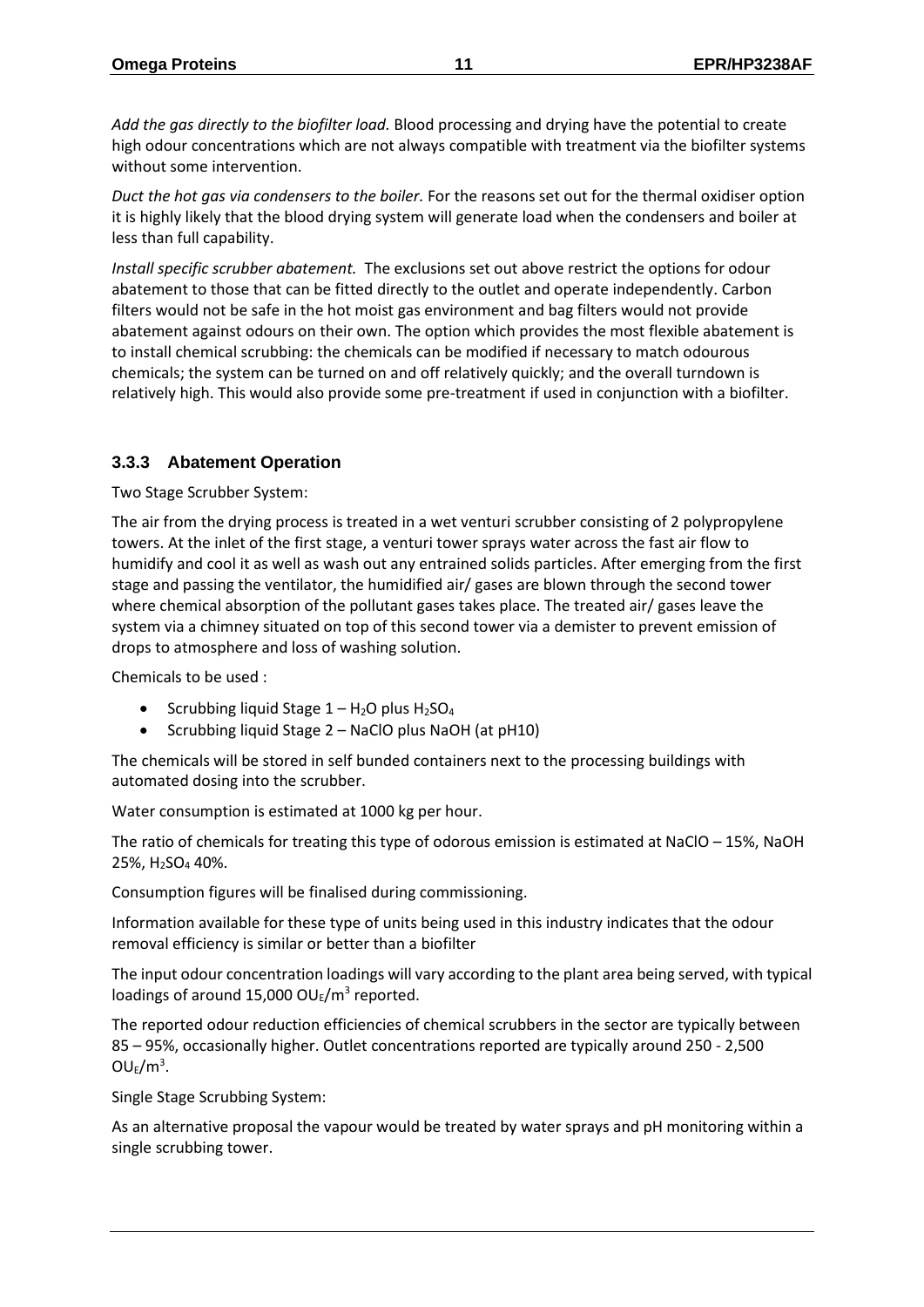- The majority of solids will be washed out of the airstream.
- Any substance soluble in water, will to some extent be dissolved into the water stream, and a dilution will take place by the pH regulating system on the scrubber, that ensures replacement of the water / solution, when pH is going up or down beyond the setpoints. This keeps it on the side of alkaline, but more water added if the re-circulating water becomes more acidic.

The principle of the pH system is that there are acid conditions for the removal of ammonia, amines and other nitrogen compounds. These form non-volatile salts that are removed in the scrubber effluent. Ammonia also dissolves readily in water, although at a more alkaline pH it will be released as a gas. The alkaline conditions will oxidise acidic compounds such as hydrogen sulphide and reduced sulphur compounds.

Tests will be carried out during the commissioning stages and the most effective method chosen. While the testing is being carried out the scrubber outlets will be directed to the biofilter for abatement.

# <span id="page-11-0"></span>**3.4 Noise and Vibration**

# <span id="page-11-1"></span>**3.4.1 Noise**

The fans and conveyors associated with the new processes are potential noise sources and therefore, where feasible, these will be inside a building. Fans mounted externally will have suitable acoustic enclosures (constructed of acoustic gypsum or fibreboard panels) to minimise noise propagation if required. Further abatement should not be required where equipment has been selected in order to minimise noise (such as low noise motors) and will be subject to routine maintenance (e.g. for bearings and balancing).

# <span id="page-11-2"></span>**3.4.2 Vibration**

The system does not use equipment that will have sufficient power to generate vibrations that could be felt beyond the installation boundary.

# <span id="page-11-3"></span>**3.5 Air Emissions**

# <span id="page-11-4"></span>**3.5.1 General**

Two additional emission points to air have been added to the site plan, corresponding to the outlet of the chemical scrubbers (A8 and A9).

# <span id="page-11-5"></span>**3.5.2 Particulate**

The only potential particulate release is of dried blood after the ring dryer system but these are anticipated to be insignificant. The system is fully enclosed and the dried blood is collected via a cyclone. The cyclone is designed to have a high collection efficiency – the blood is after all a valuable product – and only small, residual quantities of blood are anticipated to exit the cyclone. The cyclone outlet passes through the scrubber system prior to discharge and this is designed to knock-out residual particulates.

# <span id="page-11-6"></span>**3.5.3 Combustion Gases**

The burners supplying the hot air for the drying process are supplying heat directly to a process and so are out with any MCPD ELVs. The burner design is a modern low-NOx unit and will have low emissions. The rating is 2200 - 2600 kwh thermal output and they use approximately 200 Nm<sup>3</sup> gas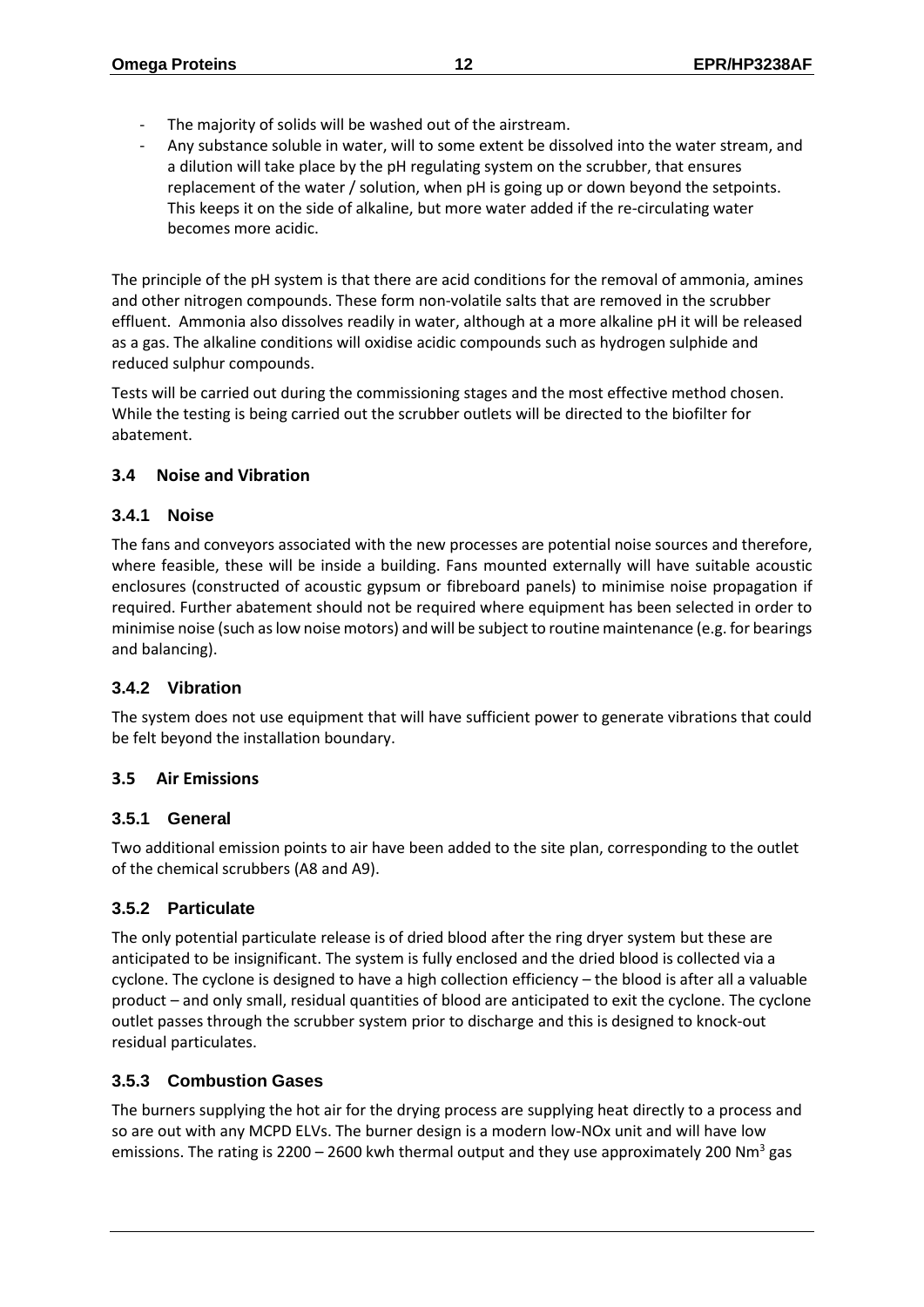per hour. Thermal input is calculated as 2.0 MWth. The output passes through the dryer as hot air, with no direct emission point to atmosphere.

# <span id="page-12-0"></span>**3.6 Waste**

There is no 'waste' from the drying process. The blood is separated into solid and liquid phases, both of which have uses as an end product.

The treated water fraction of the blood is a useful fertiliser / soil improver, but if there is no market for this it can be disposed of to anaerobic digestion or via the on site effluent treatment plant (subject to limitations on flow and adjustment of chemicals so as not to challenge the plant). There is sufficient capacity within the effluent plant to treat this waste stream. It does need a different ratio of chemicals for effective treatment (compared to normal site wash water) therefore a second DAF unit is being installed. This will ensure the appropriate focus of chemical addition, avoiding 'over treatment' of other waste streams.

Other waste water (from washing down) will be directed to the on site effluent treatment plant via the existing site drainage system.

#### **Disposal of Chemicals**

The chemicals are re-circulated within the unit. Blowdown can be tailored within the unit to give 0.1 or less fluctuation in pH, therefore it is estimated that 1% or less of the chemical would need to be disposed of. When 'spent' these can be disposed of to the effluent treatment plant (as advised by the equipment supplier) subject to the usual controls on chemical dosing for effective treatment, although a drip feed of less concentrated material may be a preferable option.

There are also options to dispose to a licenced contractor, should this be required. The on site laboratory currently has arrangements in place with contractors for the removal of waste laboratory chemicals.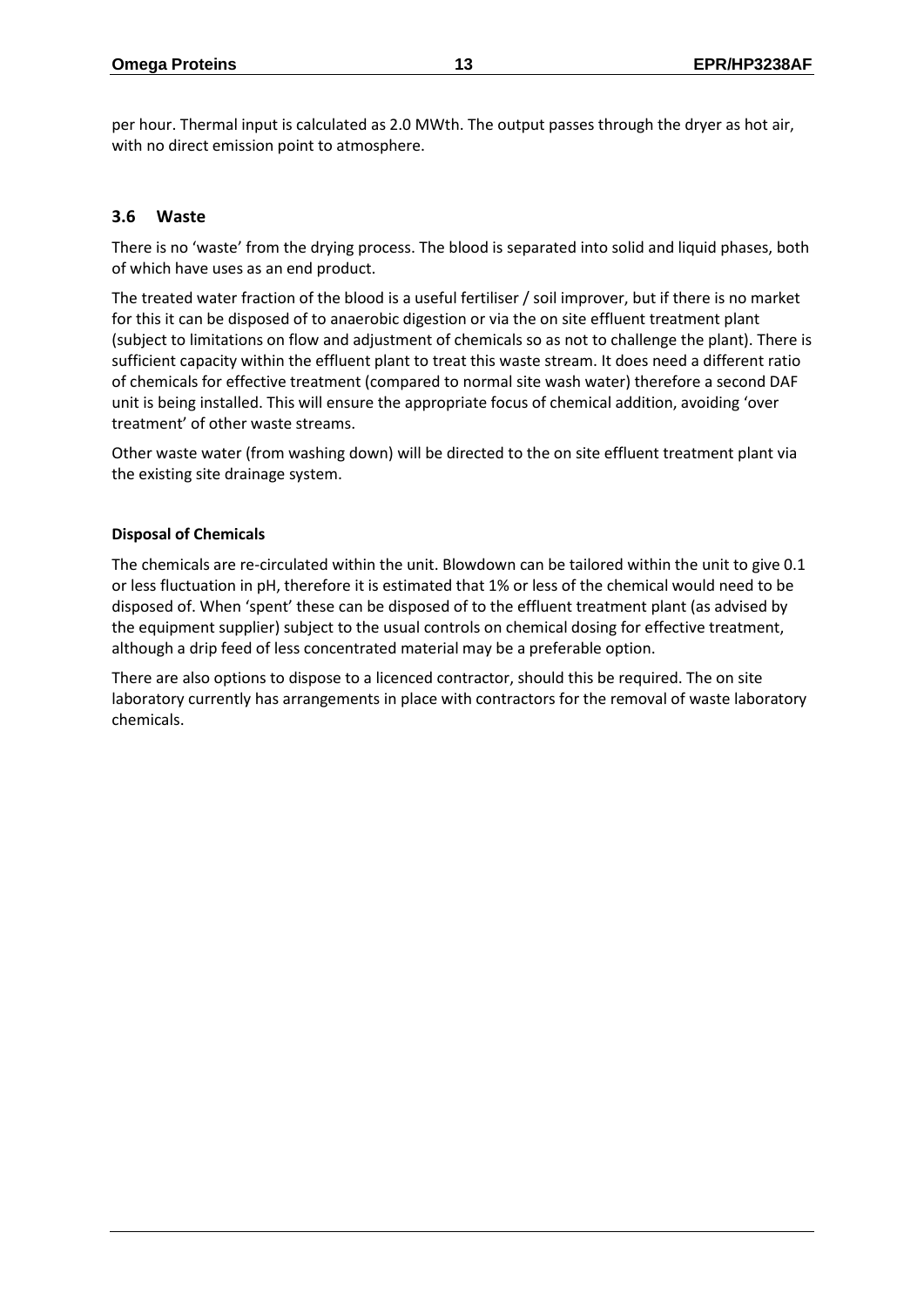# <span id="page-13-0"></span>**4 Emissions and Monitoring**

# <span id="page-13-1"></span>**4.1 Introduction**

This Section of the report identifies potential emissions from this process and details the monitoring methods to be implemented.

# <span id="page-13-2"></span>**4.2 Point Source Emissions to Air**

#### <span id="page-13-3"></span>**4.2.1 Point Source Emissions**

The outlet from the chemical scrubber is a point source emission, odour being the main concern if the process is not effectively controlled.

The new emission points will be A8 (mixed species blood) and A9 (poultry blood). These will not be in operation until the odour abatement is proven. For the initial period of operation the outlets will be directed to the biofilters.

# <span id="page-13-4"></span>**4.2.2 Components to be measured**

Scrubber efficiency will be checked by continuous process control monitoring of pH / REDOX with linked alarms to warn of problems. Instrument readings should be observed regularly (for example, on start-up and then twice per shift) and the readings recorded. All checks will be incorporated into the site Standard Operating Procedures.

The operation of the extraction fan and pumping system will also be monitored. Chemicals will be automatically dosed.

Monitoring by extractive stack sampling and olfactometry will be undertaken annually to monitor effective odour removal. The predominant odour from this type of scrubber is often of "chlorine" or "bleach" from the scrubbing chemicals. This odour stream would be very unlikely to contribute to any off-site perception of "processing" odours but may be noticeable.

Process control monitoring of inlet and outlet air will be undertaken using gas detection tubes for ammonia and hydrogen sulphide at a frequency to be determined during commissioning of the equipment.

The system will require thorough cleaning on a weekly basis due to carry over of very fine blood meal particulate into the scrubber reservoirs.

# <span id="page-13-5"></span>**4.3 Fugitive Releases to Air**

The operations will take place within a building and the integrity will be checked as per the existing EMS procedures for building integrity.

# <span id="page-13-6"></span>**4.4 Point Source Releases to Water**

# <span id="page-13-7"></span>**4.4.1 Surface Water Discharges**

There is no direct discharge to surface water associated with this new plant. Any roof water will be dealt with as per the existing arrangements for the main installation. Contaminated and potentially contaminated surface water will be directed to the existing effluent system for treatment.